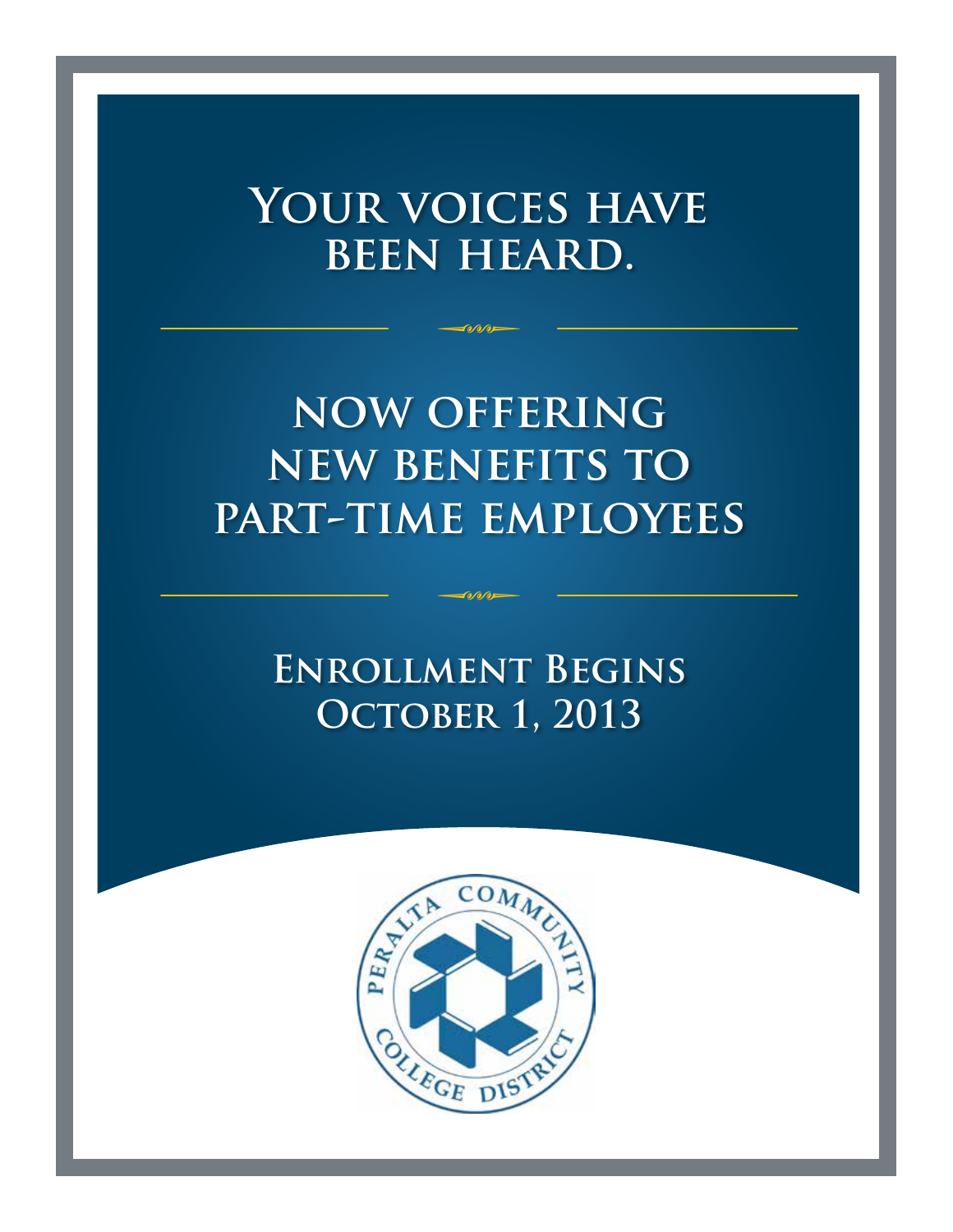## PROTECTING PART-TIME PERALTA COMMUNITY College District Employees and Their Families with These Affordable Insurance Products.

### Disability Insurance - **Insure Your Paycheck**

### **How long could you go without a paycheck?**

If you run out of vacation or leave days, will you have enough savings to make it? There are three major sources for supporting you while you are disabled: savings, your family and the government. Would you want to borrow money from family or friends while you're getting well?

We all know how difficult it is to get approved for Social Security. The process can take several years and you have to be permanently and totally disabled. You will now have the opportunity to protect your family with affordable, quality disability protection available to all part-time employees. You do not have to answer any health questions in order to be approved for coverage. The policy is yours to keep if you leave your position for early retirement or another career.

**Part-Time Employees can get tax-free benefits that protect their most valuable asset, their paycheck.** Benefits begin on day 8 of disability and end after 3 or 5 years based on employee selection.

### **Monthly Benefit:**

- Total of 60% of your pre-disability earnings to a maximum of \$6,500 per month, tax free!!!
- Additional benefit, up to \$300 per month for 48 months, to support your children's education while you are out on disability.

### **Sample Part-Time Disability Costs - \$954 Monthly Benefit**

|                        |         | 3-Year Benefit 5-Year Benefit |
|------------------------|---------|-------------------------------|
| <sup>'</sup> Age 40-44 | \$9.51  | \$10.10                       |
| Age 50-54              | \$12.62 | \$13.82                       |

## **For More Information or To Enroll, Go to www.PeraltaBenefits.com or call (888) 606-1077**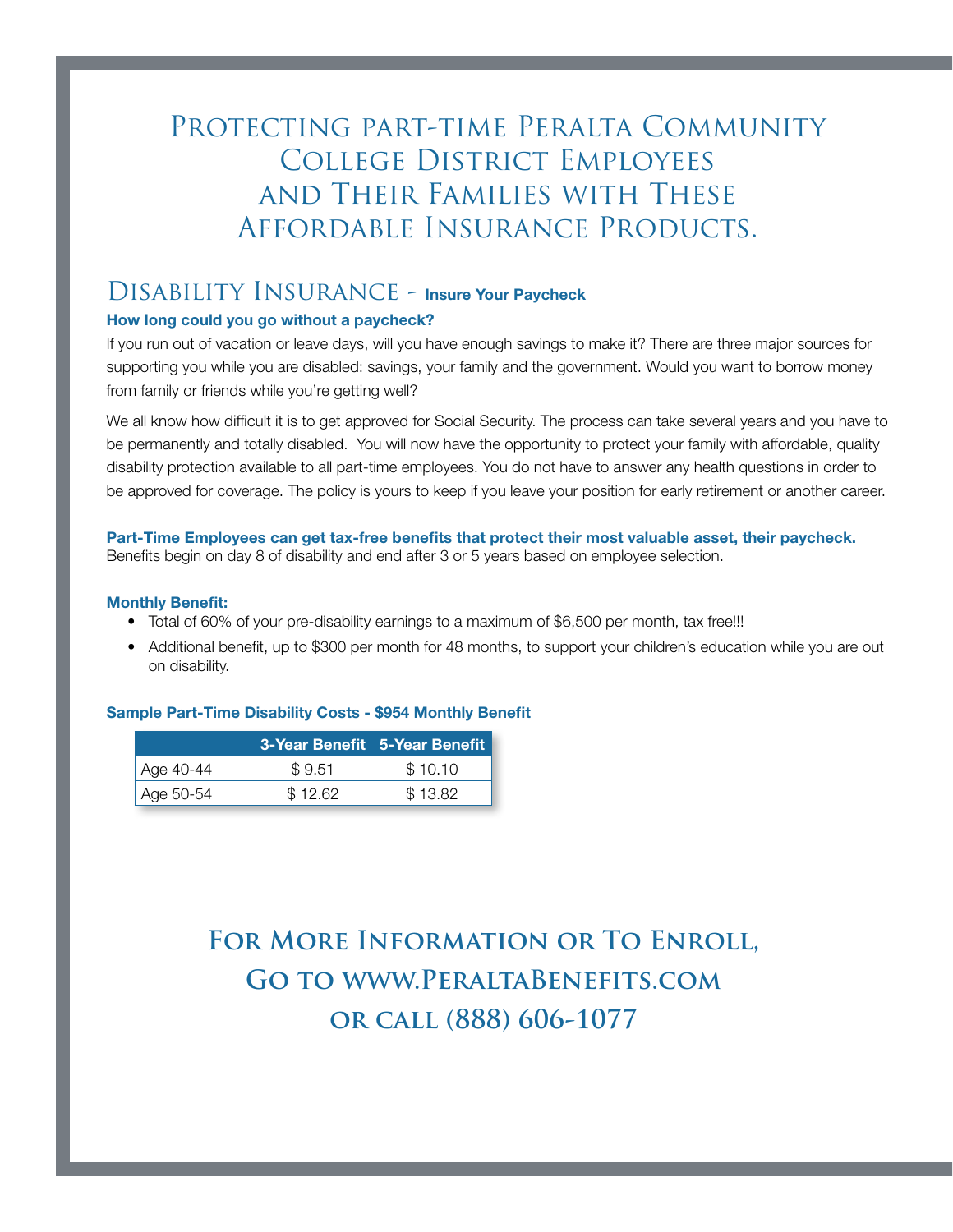### LIFE INSURANCE - **Permanent or Term Life Insurance That Covers Long Term Care**

#### **If Something Happens to You, is Your Family Ready for Tomorrow?**

There is no way to know what will happen tomorrow, but there is a way to help protect your family against the unexpected. Also, be insured for a long-term care situation at the same time.

- ◆ **No Medical Exams!** Guarantee issue up to \$150,000 to eligible employees.
- ◆ **Portable** Policies are yours and you can take it with you if you retire or leave district.
- ◆ Guaranteed to Age 100 for Permanent Life Insurance
- ◆ **Guaranteed Renewal** for Term Life Insurance
- $\triangle$  Eligible employees are:
	- Part-time employees you must work a minimum of 3 credit hours
- ◆ Spouses, Children & Grandchildren can apply!
- *\*Dependent Coverage is still available even if employee waives coverage.*

#### **Sample Term Costs (Monthly)**

|        | \$50,000 | \$100,000 |
|--------|----------|-----------|
| Age 40 | \$19.92  | \$39.83   |
| Age 50 | \$38.54  | \$77.08   |

### one policy doing two very important jobs!



### Critical Illness Insurance - **Instant Cash Based on Diagnosis**

Plans pays a lump sum benefit based on the employee's selection. Use the lump sum cash for anything you wish. Pays a lump sum when diagnosed with:

 $\rightarrow$ 

- 
- cancer major organ transplant stroke
	-
- heart attack or end-stage renal failure.
- 
-